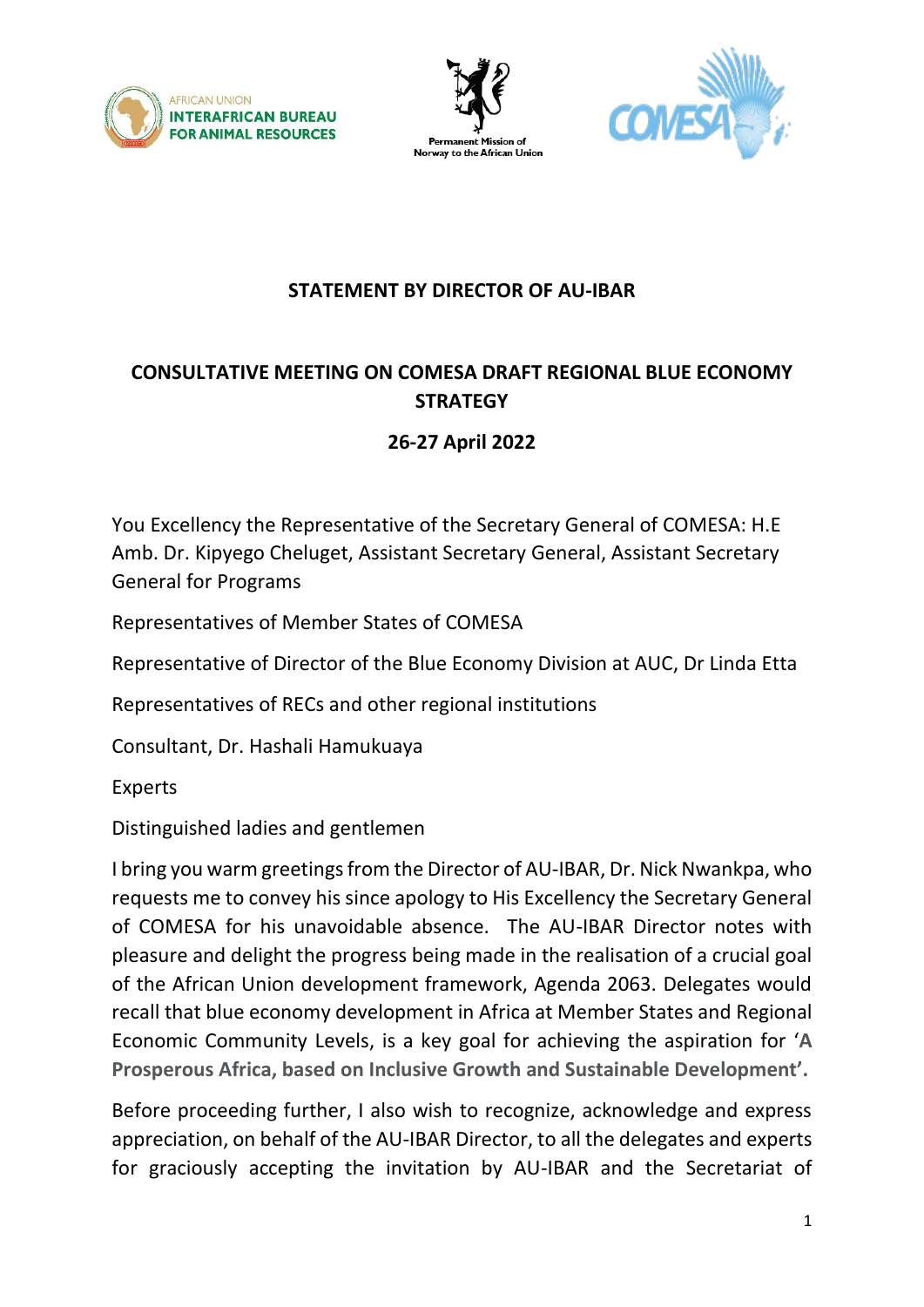COMESA to participate in this very important consultative meeting in spite of your tight schedules.

## Your Excellency, Distinguished delegates

I seek your indulgency to give a brief overview of the African Union institution I represent here today. The African Union InterAfrican Bureau for Animal Resources (AU-IBAR) is a Specialized Technical Office of the African Union Commission that has the continental mandate for coordinating the development of livestock, fisheries, aquaculture and wildlife for the well-being and prosperity of the citizens of this great continent of ours. One of the core functions of AU-IBAR, as enshrined in its current 2018-2023 Strategic plan is to strengthen policy formulation and harmonization in Africa. Accordingly, the institution has spearheaded the formulation of key continental frameworks, including the Livestock Development Strategy in Africa (LiDESA), the Policy Framework and Reform Strategy for Fisheries and Aquaculture in Africa (PFRS) and more recently the African Blue Economy Strategy (ABES). These continental frameworks are officially endorsed by the African Union Executive Council followed by recommendations to support their implementation or rolling out in the continent. AU-IBAR, among other intuitions is entrusted with the responsibility of supporting AU Member States and RECS in the implementation of these continental frameworks.

Your Excellency, Distinguished delegates

The Blue Economy has been identified as a potential game changer for Africa's sustainable socio-economic development. The African Union Ministers at the 3<sup>rd</sup> session of the Specialized Technical Committee in October 2019 recognized this potential and therefore charged the African Union to support awareness enhancing, capacity building on blue economy concept as well as the formulation of blue economy strategies at national and regional levels of the continent. Consequently, AU-IBAR, with support from the Kingdom of Norway, embarked on the process of actualizing the recommendations of the Hon. Ministers. Awareness enhancing workshops were conducted by AU-IBAR at regional and continental levels on blue economy concepts and marine spanning as a tool for sustainable blue economy development.

Your Excellency, Distinguished delegates